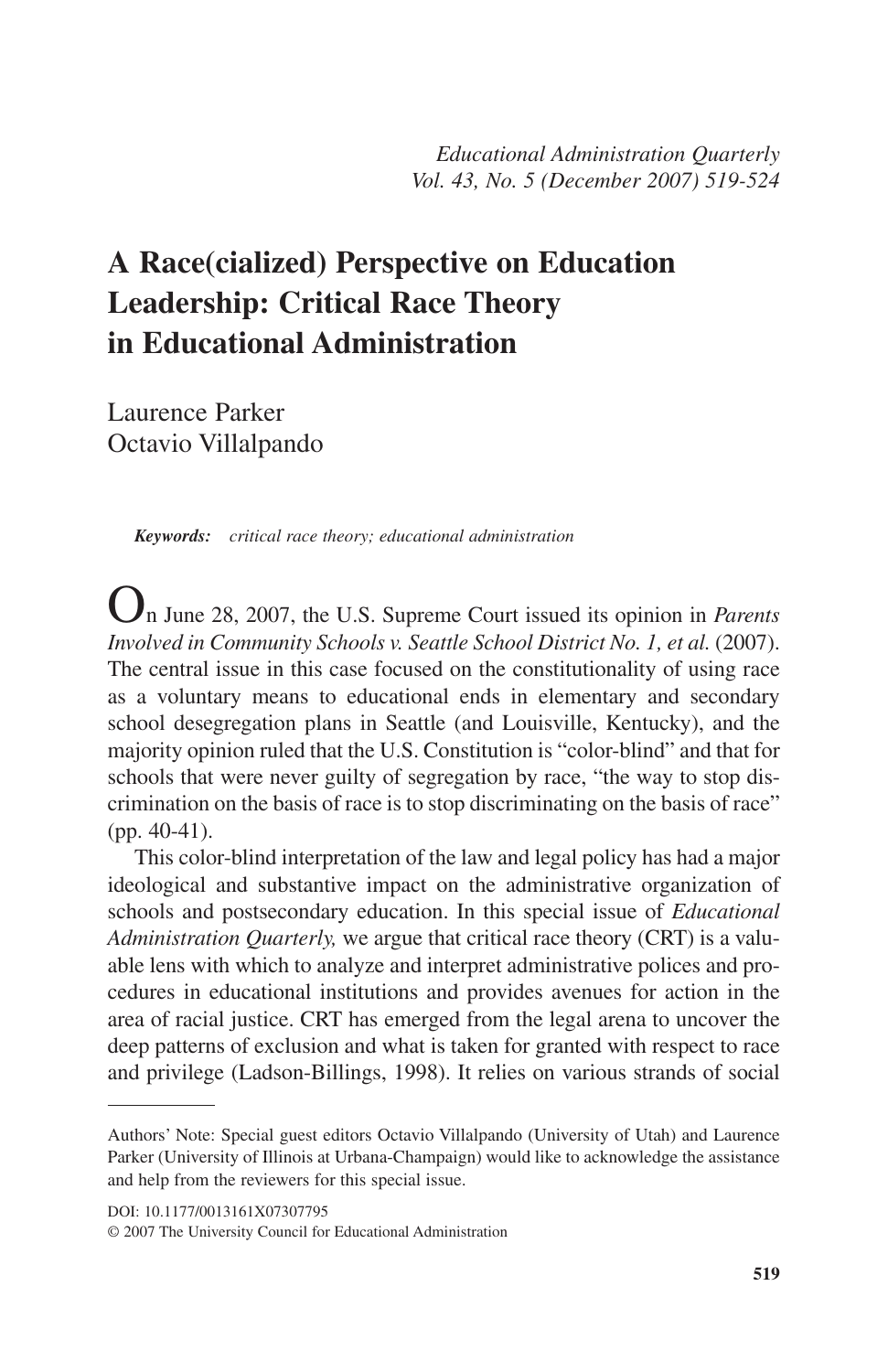criticism and seeks to push a social justice agenda into the legal and public discourse on race (and gender and social class as well). Critical race theorists seek to disrupt the dominant narrative stories of success through merit, equality, the market, and objectivity that are so deeply entrenched and accepted unquestioningly by the larger society. CRT calls for the legitimization of narratives of discrimination, and the power of the law used against persons of color and the importance of these counternarratives are key aspects of CRT and have implications for educational leadership and policy. In this special issue of EAQ, some central themes that define CRT will emerge from the literature. They are

- *The Centrality of Race and Racism.* CRT acknowledges as its most basic premise that race and racism are a defining characteristic of American society. In American higher education, race and racism are embedded in the structures, discourses, and policies that guide the daily practices of universities (Taylor, 1999). Race and racism are central constructs that intersect with other dimensions of one's identity, such as language, generation status, gender, sexuality, and class (Crenshaw, 1990; Valdes et al., 2002). For people of color, each of these dimensions of one's identity can potentially elicit multiple forms of subordination (Crenshaw, 1990); yet each dimension can also be subjected to different forms of oppression.
- *The Challenge to Dominant Ideology.* CRT in higher education challenges the traditional claims of universities to objectivity, meritocracy, color blindness, race neutrality, and equal opportunity. This theoretical framework reveals how the dominant ideology of color blindness and race neutrality act as a camouflage for the self-interest, power, and privilege of dominant groups in American society (Delgado, 1989; Lopez, 2003).
- *A Commitment to Social Justice and Praxis.* CRT has a fundamental commitment to a social justice agenda that struggles to eliminate all forms of racial, gender, language, generation status, and class subordination (Matsuda, 1996). In higher education, these theoretical frameworks are conceived as a social justice project that attempts to link theory with practice, scholarship with teaching, and the academy with the community (Lynn & Parker, 2006; Solórzano & Yosso, 2002; Villalpando, 2003).
- *A Centrality of Experiential Knowledge.* CRT recognizes that the experiential knowledge of people of color is legitimate and critical to understanding racial subordination. The application of a CRT framework in an analysis of research and practice in the field of higher education requires that the experiential knowledge of people of color be centered and viewed as a resource stemming directly from their lived experiences. The experiential knowledge can come from storytelling, family history, biographies, scenarios, parables, chronicles, and narratives (Bell, 1987; Delgado, 1989, 2000).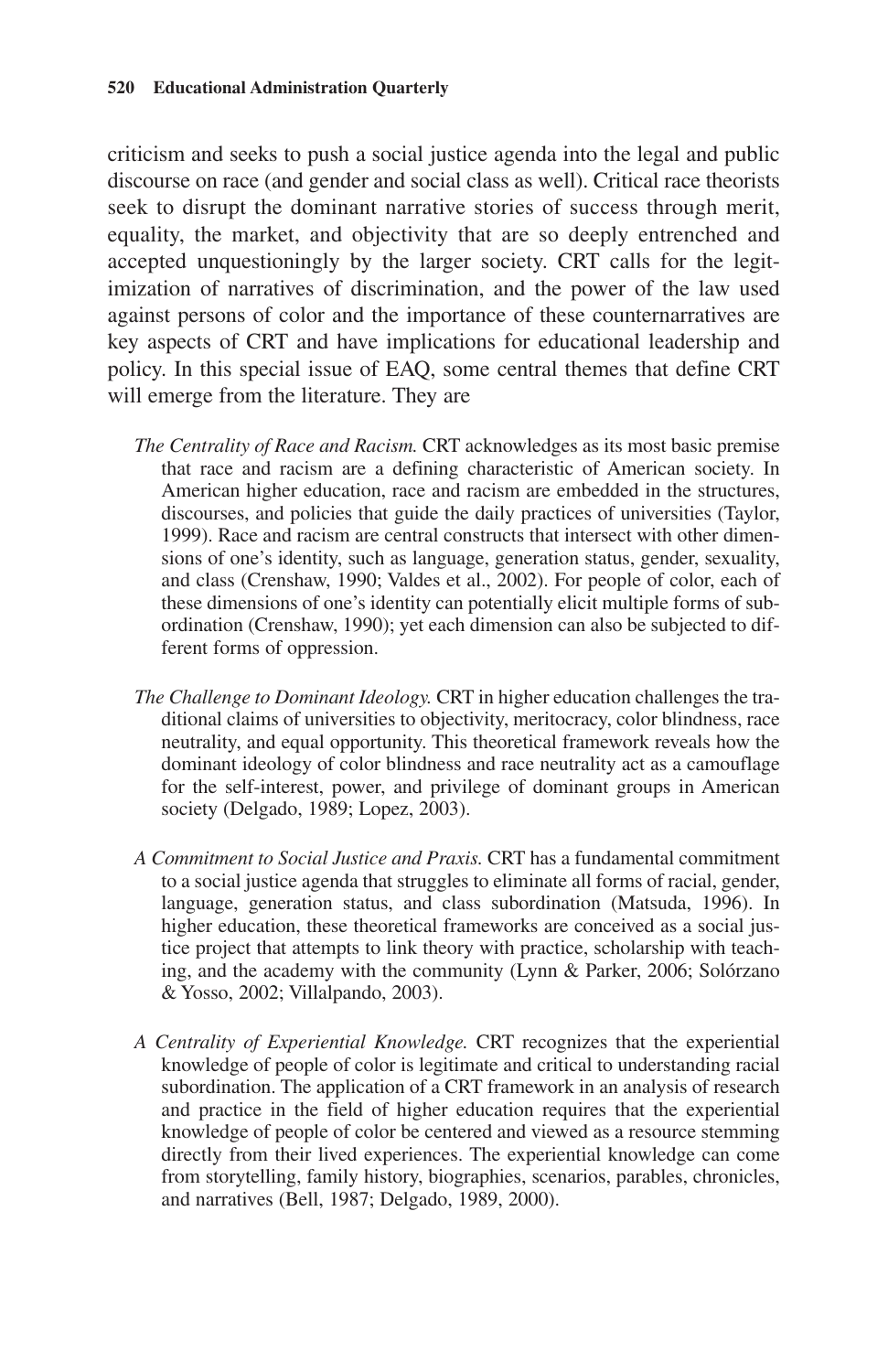*A Historical Context and Interdisciplinary Perspective.* CRT challenges ahistoricism and the unidisciplinary focus of most analyses in educational research. In the field of higher education research and practice, these frameworks analyze race and racism in both a historical and contemporary context using interdisciplinary methods (Delgado & Stefancic, 2000).

In addition, other recent research has documented the critical race disconnect between communities of color and their schools, teachers, and administrators. Kailin's (1999) study of white teacher attitudes and perceptions of African American students in the one "liberal" midwestern university community she studied revealed a great deal of resentment and outward hostility of the teachers and administrators toward African American students and parents. Lopez (2001) looked at how recent Latino immigrant parents have high expectations for their children to succeed in school, but that does not translate into traditional paths of parental involvement that the schools sanction. This in turn creates tension between teachers and administrators who feel that Latino parents do not care about education versus parents who care very deeply for the success of their children. In examining the causes of students of color disengagement with school and the disproportionate rates of disciplinary proceedings, Larson and Ovando (2001) found a consistent pattern of using administrative rules to enforce order and efficiency. When educational leaders were faced with the threat of racial confrontation related to student discipline or failure of educational achievement by minority students or lack of relevant curriculum and poor instruction, they relied on standard bureaucratic operating procedures and enforced neutral administrative policies to address such problems. Yet as Larson and Ovando revealed in their case study, this solution did not ameliorate the problem but instead heightened racial tension and conflict.

In line with these research findings, we collected a set of articles that serve to highlight the importance of CRT analysis to administrative policy and practice in the K-12 and higher education arenas. The themes in this special issue attempt to answer the question posed to one of the guest editors as to how and why CRT could be a useful analytic and interpretive research framework when applied to administrative issues. This comes at an important time since the demographics of the nation's schools are increasingly comprised of students of color; yet the percentages of principals who are Black, Latino, or Asian American have barely gained ground. For example, according to the National Center for Education Statistics (2007), Blacks comprised 8.7% of the total population of public school principals in 1993-1994 and in 2003-2004, this figure only increased to 9.3%. Latino principals comprised 3.6% of principals in 1993-1994, and their percentage increased to 4.8 in 2003-2004. Asian American percentages were 0.8% in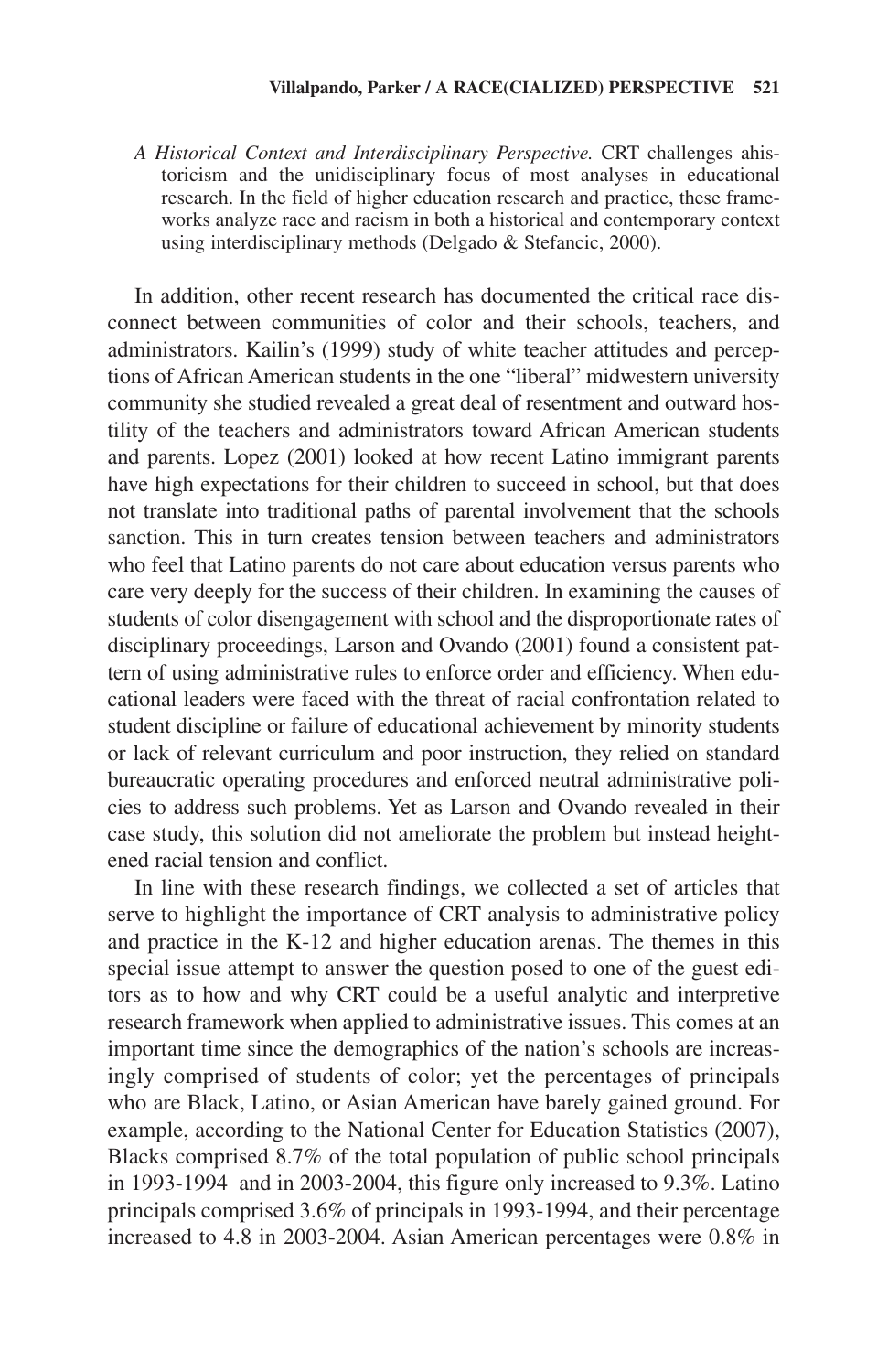1993-1994 and slipped to 0.7% in 2003-2004, whereas the Native American principals' percentage was 0.7 in 1993-1994 and did not change in 2003- 2004. The disconnect between the growing population of students of color versus the stagnant percentage of administrators of color also comes at a time when alternative programs for administrative certification and new market-driven forms of schooling have the potential to further exacerbate this growing racial divide.

The articles in this special issue build on the work of DeCuir and Dixon (2004), as they used CRT to examine differential treatment and practice toward Black students in schools. Similarly, the article by Enrique Aleman looks at using CRT to explore inequities in school finance and how Latino education leaders have to negotiate their roles as advocates for their communities yet operate within an inherently racist and class-biased system of school finance in Texas that assures that predominantly wealthy White school districts will have more resources than low- and middle-income Latino school districts. The Iverson article explores the use of CRT to examine how higher education institutions continue to undertake a range of initiatives to combat inequities and build diverse, inclusive campuses. Diversity action plans are a primary means by which U.S. postsecondary institutions articulate their professed commitment to an inclusive and equitable climate for all members of the university and advance strategies to meet the challenges of an increasingly diverse society. Her analysis reveals four predominant discourses shaping images of people of color: access, disadvantage, marketplace, and democracy. These discourses construct images of people of color as outsiders, at-risk victims, commodities, and change agents. These discourses coalesce to produce realities that situate people of color as outsiders to the institution, at risk before and during participation in education and dependent on the university for success in higher education. Utilizing CRT as an analytic framework, this article aims to enhance understanding about how racial inequality is reproduced through educational policies. Her findings imply that although efforts are intended to create a more inclusive campus, they may unwittingly reinforce practices that support exclusion and inequity.

The Smith, Yosso, and Solórzano article compares perceptional data on issues of racial battle fatigue and racial profiling between White students and students of color on majority White campuses. The authors find that the incidents of racial harassment against students of color have disproportionately impacted them in terms of being able to matriculate through the university and graduate, and there is a sense of cumulative discrimination that these students face—from barriers to financial aid to hostile professors, teaching assistants, and campus police. This study should be viewed in the larger national context of the increased backlash and confrontations related to race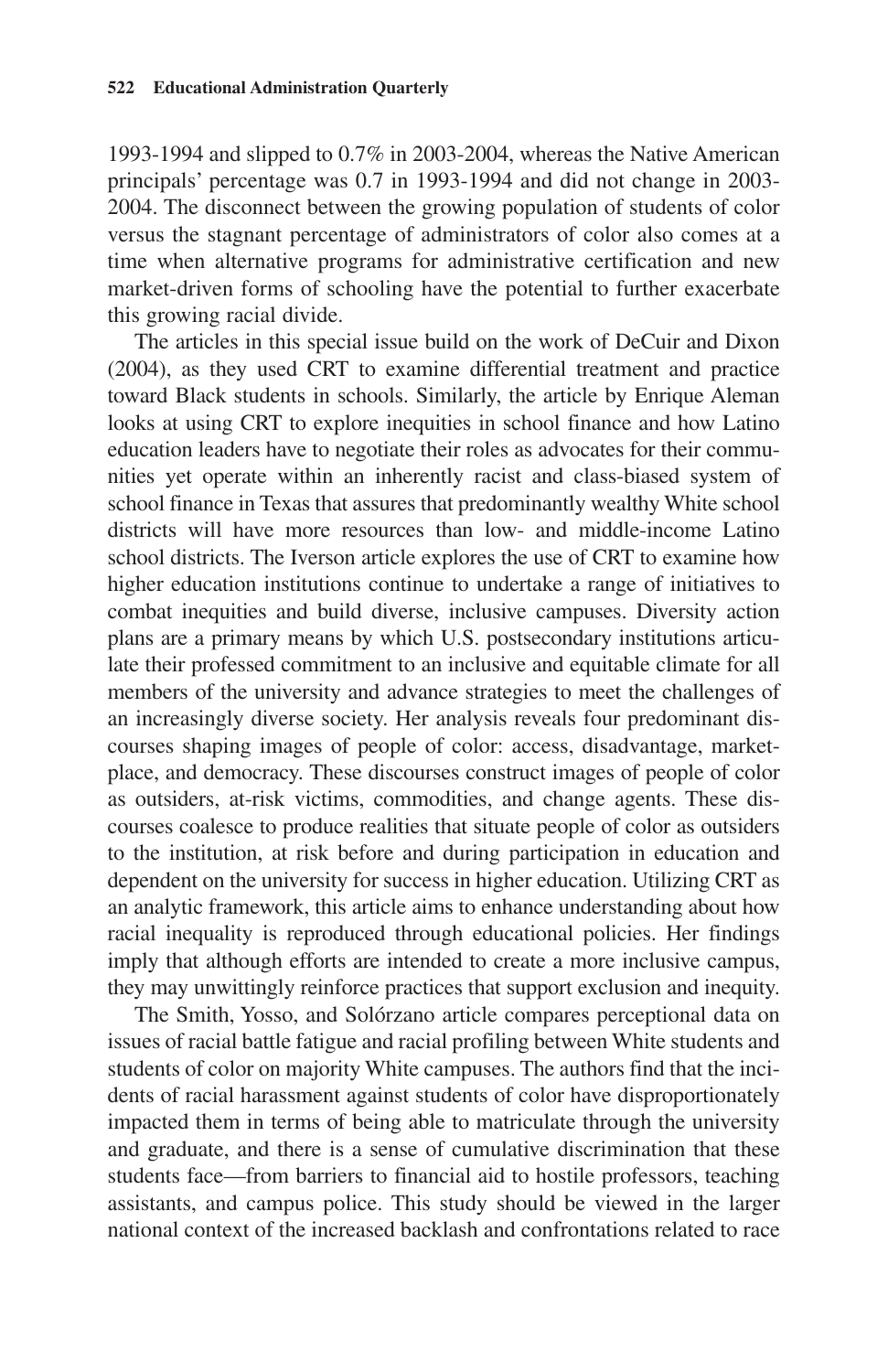and ethnicity and sexual orientation that is happening on many major college campuses.

In conclusion, we feel there is a clear contribution of these articles to existing knowledge in the area of educational leadership, social justice, and racial equity. The future of a CRT agenda and its place in educational leadership and policy will partially depend on the efforts made by scholar/activists to explore its possible connections to life in schools and communities of color and to make that testimony a part of the legal and public record and discourse (Yamamoto, 1997). For example, the perspectives and evidence presented in these articles are most useful toward a critical race praxis that points toward developing a more "layered" policy discussion and analysis about struggles in education institutions that have diversity as a goal that has not been achieved in reality. This task is not impossible to achieve, because evidence already exists documenting how schools can provide racial equity, high student performance, and school improvement through the current climate of accountability, if the focus is on changing the culture of schools to meet the educational and emotional needs of the students, parents, and staff to create a different community based on love and caring for students of color (Scheurich, 1998). One of the basic ways to start is to deal with the issue of trust/mistrust between education leaders and teachers/faculty and students of color and their families and communities, because in a very real sense, perception is reality, and whether education administrators agree with this or not, it cannot be ignored when trying to achieve racial equity in the context of increasing federal and state accountability. Democratic leadership for social justice through CRT and action will provide us with some answers to this challenge.

## **REFERENCES**

- Bell, D. (1987). Neither separate schools nor mixed schools: The chronicle of the sacrificed Black schoolchildren. In D. Bell (Ed.), *And we are not saved: The elusive quest for racial justice* (pp. 102-122). New York: Basic Books.
- Crenshaw, K. (1990). Demarginalizing the intersection of race and sex: A Black feminist critique of antidiscrimination doctrine, feminist theory and anti-racist politics. In David Kariys (Ed.), *The politics of law: A progressive critique* (pp. 195-217). New York: Pantheon.
- DeCuir, J. T., & Dixon, A. D. (2004). So when it comes out, they aren't that surprised that it is there: Using critical race theory as a tool of analysis of race and racism in education. *Educational Researcher*, *33*, 26-31.
- Delgado, R. (1989). Storytelling for oppositionists and others: A plea for narrative. *Michigan Law Review*, *87*, 2411-2441.
- Delgado, R. (Ed.). (2000). *Critical race theory: The cutting edge* (2nd ed.). Philadelphia, PA: Temple University Press.